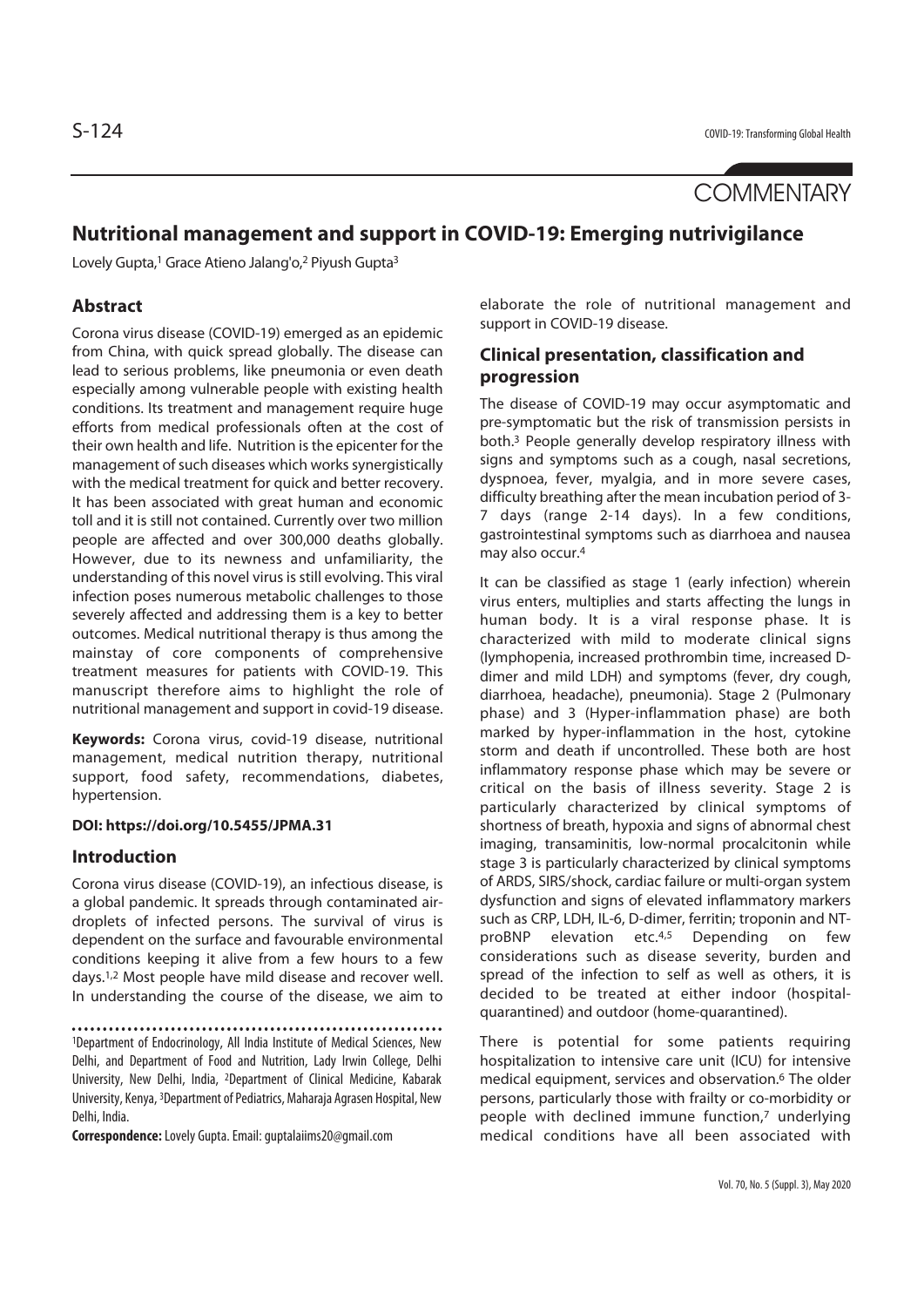

**Figure-1:** Physiological conditions, nutritional implications and care management algorithm associated with COVID-19.6,8,12-21

J Pak Med Assoc (Suppl. 3)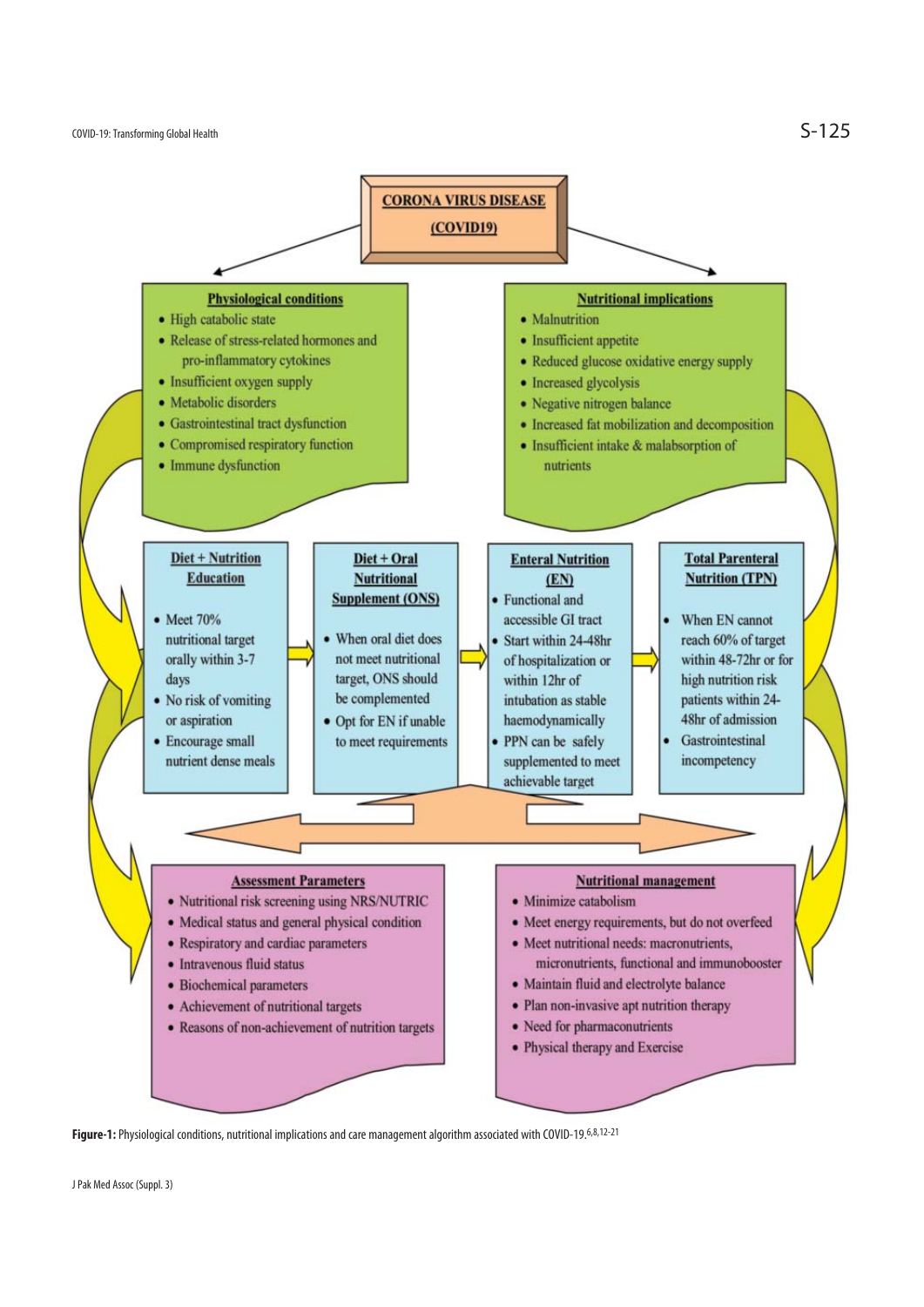increased illness severity and adverse outcomes.6 Persons with severe COVID-19 disease are in a highly inflammatory and catabolic state. There is significant mortality in malnourished patients.8,9 On the extreme end one has to be cautious with patients on invasive mechanical ventilation as they may develop persistent inflammation-immuno-suppression and catabolism syndrome, often ensuing in secondary infections and/or viral reactivation associated with increased morbidity and mortality.10,11 Even then, adequate nutrition strategies have a preventive role for COVID-19 on one hand and is also associated with better chances of survival on the other hand.

# **Medical Nutrition Therapy (MNT) for nutritional support**

Supportive care provided to patients with COVID 19 involves a variety of therapies that have been used or proposed before for the treatment of other CoVs such as SARS-CoV, MERS-CoV and other viral diseases including antiviral drugs, immune-suppressants, steroids, plasma from recovered patients and psychological support while research for antibodies and vaccines against the virus is still evolving.12

The systematic levels of prevention in MNT are primordial (no risk), primary (at risk but no infection), secondary (early stages of infection but no complication) and tertiary levels (infection along with complications) running in parallel with infection severity. Optimal nutritional support based on MNT is an important key for disease prevention, management, achieving positive clinical outcomes and sustainable recovery. Compared to healthy people, patients with COVID-19 are affected by higher energy expenditure, thereby their energy requirements and risk of malnutrition is increased.12 Underfeeding may increase hospital length of stay, incidence of complications such as infections and organ failure, and risk of mortality while on the other hand, overfeeding has been associated with complications such as hyperglycaemia, hypertriglyceridaemia, hepatic steatosis, azotemia, and hypercapnia, and increased rate of mortality among patients.13

The assessment parameters are mandatory to be performed frequently including nutritional risk screening [done using nutrition risk score (NRS) while in conditions where body weight and diet history cannot be obtained, a modified NUTRIC score is used or hospital admission of more than 48 hours in the ICU], general physical condition, respiratory and cardiac parameter (including rising pCO2 levels, increasing minute ventilation, FiO2, pulmonary oedema and arrhythmias etc.), intravenous fluid status, biochemical parameters (including CBC, LFT, KFT, lipid profile, dyselectrolytemia or hyperglycaemia due to sepsis, antibiotic therapy and other medical conditions, achievement of nutritional targets and reasons of non-achievement of nutritional targets (including multiple feed interruptions, malabsorption, deteriorating medical condition, body weight loss, muscle/fat store depletion etc).14 It is a very useful parameter and can be done frequently, to decide the kind of nutritional support required to provide nutrition intervention (Figure-1).15

Mode of nutrient delivery is next most crucial decision regarding nutrition support for dieticians and doctors. It can be (1) diet + nutrition education, (2) diet + oral nutritional supplement (ONS), (3) total enteral nutrition (TEN), (4) partial enteral nutrition (PEN) + partial parenteral nutrition (PPN), (5) total parenteral nutrition (TPN) planned according to clinical reality.15,16 For the outdoor patients being treated at home-quarantined environment, diet rich in protein, carbohydrates and micronutrients is recommended to be consumed orally and may be combined with ONS to meet nutritional targets for early recovery. Those patients who cannot eat, usually treated indoor at hospital-quarantined setting, should be given enteral nutrition as soon as possible. For the patients incompatible with enteral nutrition, parenteral nutrition should be given timely to meet energy requirement. The individualized patient specific care plan is practiced inline with assessment parameters for invasive mode of delivery (Figure-1).

### **Nutritional Recommendations**

Nutritional recommendations are planned to meet nutritional needs and are targeted to improve the effectiveness of nutritional treatment, combined with medical treatment, coinciding with physiological needs, metabolism conditions, nutritional screening, and treatment targets of optimum recovery and reduce mortality.16 The nutritional need of the patients is estimated according to body weight or BMI, physiological needs and severity of infection.17

At the primordial level, general advice is to increase the intake of antioxidant and associated nutrients to support immune function to meet nutritional requirements including consumption of 4-5 servings of coloured fruits and vegetables enhancing diet diversity. For patients with mild to moderate infection, MNT comprises the beneficial role of primary and secondary levels of prevention while for critically ill patients, the beneficial role of tertiary levels of prevention are adequately considered.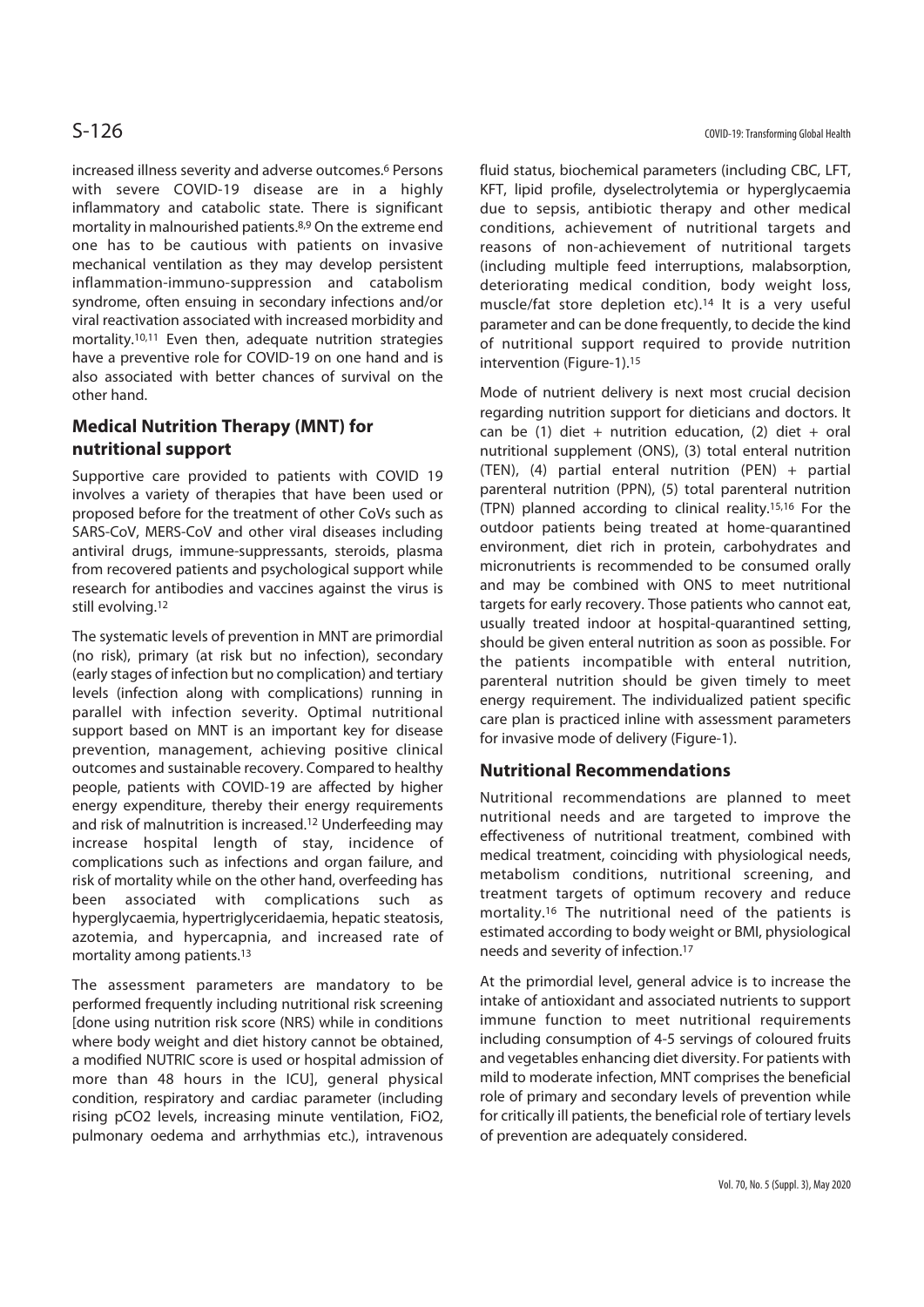**Energy:** For patients with mild to moderate infection (home quarantined or hospital ward quarantined), MNT comprises the beneficial role of primary, secondary and early tertiary levels of prevention with the recommended amount of energy target is 25-30 kcal/ kg/ day while for critically ill patients, MNT comprises the beneficial role of late tertiary levels of prevention for patients admitted in critical are with the recommended amount of energy target shall be reached to 30 kcal/ kg/ day planned ideally and well distributed throughout the day.18-20 Meeting such a target gets difficult to achieve in severe conditions which may require infusion of glucose-containing liquids (such as dextrose: 3.4 kcal/g, glycerol/glycerol: 4.3 kcal/g) and fat-containing liquids (such as propofol: 1.1 kcal/ml) etc. Standard ICU feeds are planned hypocaloric (0.8kcal/ml) for initiation, progressing to isocaloric (1kcal/ml) and hypercaloric (up to 1.5kcal/ml) once well tolerated along with the monitoring of gastric residual volumes (GRVs). More specialized feeds are considered, as clinically indicated, such as a renal feed for patients with acute kidney injury (AKI) and chronic kidney injury (CKD) that have electrolyte abnormalities as well.21,22

**Protein:** For patients with mild to moderate infection (primary and secondary levels of prevention), the recommended amount of protein target is 20-25% of the calories while for critically ill patients (tertiary levels of prevention), 25-30% is ideally planned and well distributed throughout the day considering protein sparing action. It can also be estimated as 1.2-1.3 g/kg/day and 1.3-1.5 g/kg/day for mild to moderate and critically ill patients respectively (calculated from ideal body weight).18-22 In South Asian diet, the amount of protein is less. Also in current scenario of lockdown, availability can be an issue. Patients with impaired renal function and not receiving continuous renal replacement therapy (CRRT) should appropriately reduce protein intake to 0.8-1.0 g/kg/day while for patients undergoing CRRT, protein intake should be increased with a target amount of 1.5-2.0 g / kg/day. Good protein quality with branched chain amino acids (BCAA) supplements, whey protein and other animal proteins should be included to prevent muscle loss, enhance the strength of respiratory muscles and early recovery. It is recommended to reduce the non-protein thermal energy / nitrogen ratio.23 To meet such a target gets difficult to achieve in severe conditions which may require supplemental intravenous amino acid infusions also to sustain positive protein balance.

Fat: For both patients with mild to moderate infection (primary and secondary levels of prevention) and critically ill patients (tertiary levels of prevention), the recommended amount of fat target is 25-30% of the total energy, ideally planned considering fat absorption and metabolism.18-20 To meet such a target, a variety of cooking vegetable oils, especially monounsaturated fatty acid vegetable oils can be used while the use of medium and long chain fatty acids is preferred to improve oxidative utilization of fatty acids.21,22 Fat-containing liquids such as propofol are also used purposefully. Imbalance of intravenous injection of fat can lead to lipid overload and toxicity causing hypertriglyceridemia and abnormal liver function. Glycerol concentration levels are associated with improved survival. Therefore, it is recommended that the daily intravenous lipid (including non-nutritional lipid sources) of fat is 1g/kg, and the maximum is not more than 1.5 g / kg, and it needs to be adjusted according to individual tolerance. In addition, the use of omega-3 fatty acids in critically ill patients has a lower risk of infection and death with faster recovery. Omega-9 fatty acids have immune-neutral effects and have less interference with haemodynamics, endothelial cell function, immune function and liver function, so it is recommended to increase the proportion of olive oil (mainly omega-9 fatty acids).18-22

**Glycolipid ratio:** Endogenous glucose production is increased in critically ill patients and insulin resistance is present. Too much glucose can lead to high blood glucose, increase CO2 production, increase fat synthesis, and increase insulin requirements. In addition, compared with fat-based energy supply, glucose-based energy supply has no advantage in saving protein. The minimum carbohydrate requirement is 2 g / kg of glucose per day with continuous dynamic monitoring and optimizing blood glucose levels. In case of hyperglycaemia, patient's risk of mortality and infection complications may increase requiring insulin management. An energy ratio from fat and carbohydrates between 30:70 (for subjects with no respiratory deficiency) to 50:50 (for ventilated patients) is further encouraged to meet the nutritional needs.18,19

**Electrolytes and Fluids:** Fluid and electrolyte imbalances (Sodium, calcium, potassium, chloride, phosphate, and magnesium) are associated with increased morbidity and mortality among critically ill patients. The "Four-Anti and Two-Balance" strategy defined as antivirus, anti-shock, anti-hypoxaemia, anti-secondary infection, and maintaining of water, electrolyte and acid base balance and microecological balance is an effective treatment strategy.24 Follow the general principles of fluid therapy, which is to stabilize patients at 30 to 40 ml/ kg/day adjusted with respect to body temperature, pulmonary oedema, renal dysfunction and fluid accumulation.18-21 While maintaining fluid balance, it is even more necessary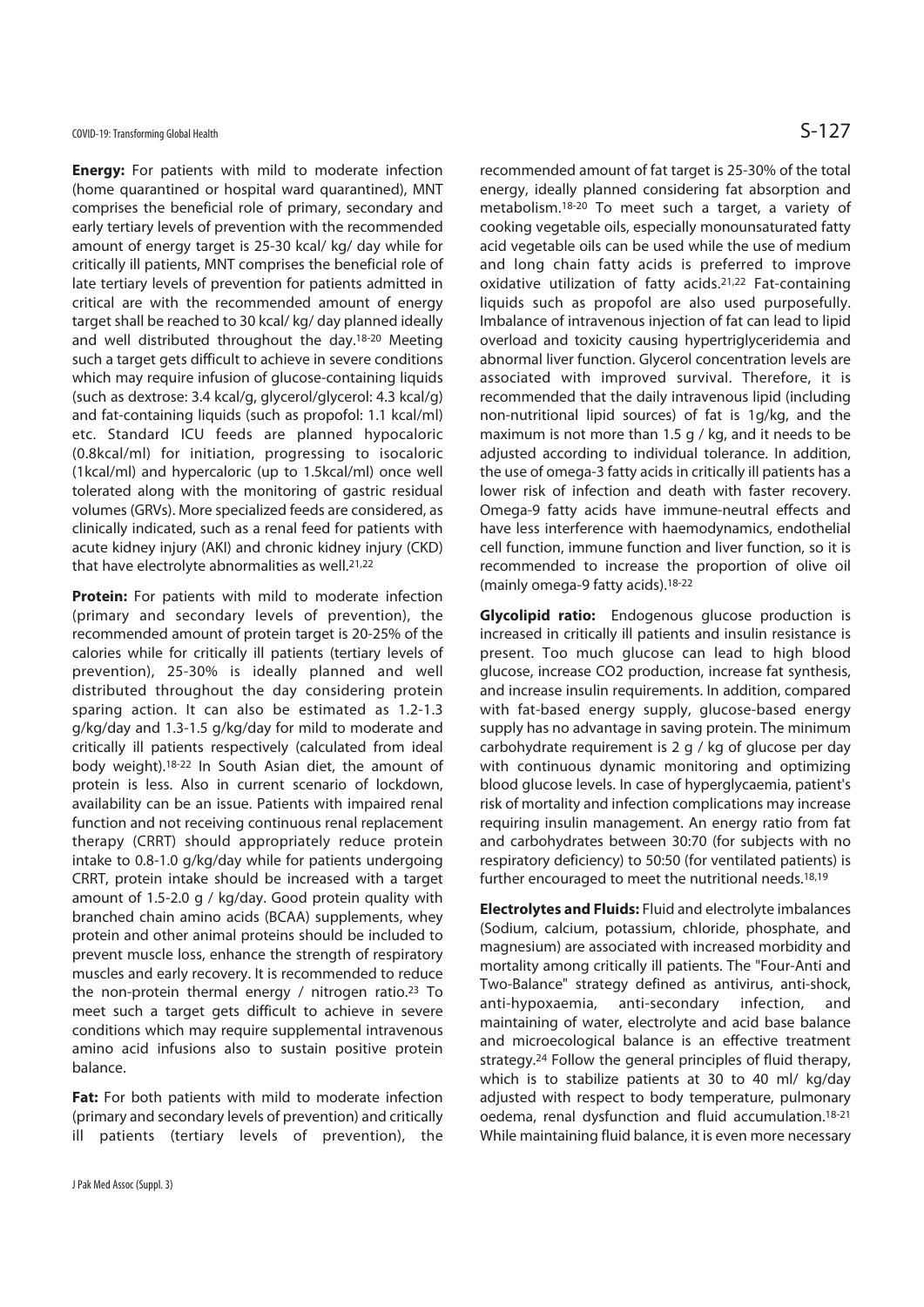to prevent excess fluid, especially intravenous fluid volume. In such conditions, use of Furosemide may be initiated as well.

**Micronutrients:** A conventional multiple-micronutrient supplementation, besides vitamins A and D, B vitamins, vitamin C, omega-3 polyunsaturated fatty acids, as well as selenium, zinc and iron are recommended during all levels of prevention (primordial, primary, secondary and tertiary) in COVID-19 patients to meet recommended daily allowances (RDA) is beneficial and meet additional needs associated with underlying patient's condition.18,19,22 For instance, vitamin D deficiency has been associated with a number of different viral diseases, while low levels or micronutrients intake such as vitamins A, E, B6 and B12, Zn and Se have been associated with adverse clinical outcomes during viral infections.25 Vitamin A has been named as "anti-infective" vitamin for its potential to defense against infection. Hence, the recommendations of vitamins D, B and C, omega-3 polyunsaturated fatty acids, as well as selenium, zinc and iron should be adequately considered in the assessment of micronutrients in COVID-19 patients. Limited evidence shows that high-dose vitamin C  $(3~10~q/d)$  intravenous injection may be useful to significantly reduce mortality in critically ill patients, shorten the use of booster drugs and mechanical ventilation time, and integrate acute respiratory distress. While for patients with impaired liver and kidney function, increased gastrointestinal loss, refeeding syndrome or electrolyte disorders etc., it should be adjusted according to the actual situation.26,27 However, there is paucity of experimental doses of such micronutrients with regard to its effects to prevent or improve clinical outcomes of COVID-19 but anti-oxidants and related nutrients do enhance T-cell and B-cell immunity in human studies.

**Supplements:** The various nutritional supplements are available with pharmaceutical companies for high calorie, high protein and rich in micronutrients such as Maxvida, Ensure Plus, Hinex HP, Prohance HP, Frezubin Plus. It can be safely combined with oral diet as well as used in EN. RTH (Read- to-hang) is liquid formula available for EN. While ready to use and easily accessible bags of TPN such as Kabiven, TNA (Total Nutrition Admixture, given via central line) and TNA Peri (given via peripheral route) etc. are also readily available which can be used to meet the daily nutritional needs of the patients. Additionally, Aminoven and SMOF lipid are used as IV infusions. These supplements are all calorie-nutrient dense formulations, designed specifically for meeting nutritional needs of critically ill patients.

**Probiotics:** There is no scientific rationale of using

probiotics to protect, prevent or treat COVID-19 infection specifically. Nutritional support complemented with prebiotics or probiotics helps regulate the balance of intestinal microbiota, improve gastrointestinal function and reduce the risk of secondary infection due to bacterial translocation thereby boosting immunity.28 Combining a healthy and balanced diet together with prebiotics, probiotics, vitamin supplementation may reinforce the immune system during the COVID-19 outbreak. Because several COVID-19 patients present microbial dysbiosis, it is possible that the use of prebiotics or probiotics (in food supplements with a type of strains) could prevent secondary infections due to bacterial translocation.<sup>29,30</sup>

**Special medical conditions of Obesity, Diabetes and Hypertension:** Currently there is no evidence that people with obesity, diabetes and HTN are vulnerable to acquire the infection unless they have other accompanying risk factor or poor control of their existing condition. Such conditions pose a risk of causing adverse outcomes for them similar to any immuno-compromised condition such as AIDS, cancer, malnutrition, and certain genetic disorders including people with special needs.31 Morbid obesity is positively associated with sleep-apnoea syndrome, impaired ventilator function, surfactant dysfunction and deteriorated glycaemic control. It was evidenced in earlier similar disease of middle east respiratory syndrome (MERS)-CoV which showed an association of diabetes with greater weight loss and greater pulmonary inflammation, with macrophage infiltrates.21 Secondly, persons with hypertension and diabetes mellitus are at increased risk possibly due to alterations in the angiotensin converting enzyme 2 (ACE 2) receptor produced by ACE 1inhibitors.<sup>7</sup> Hence, these conditions require specific recommendations such as maintaining optimum targets of BGLs, follow sick day rules, keep adequate stock of medications and diabetes utilities at home, monitor their blood glucose levels (BGLs), ketone bodies (if BGLs are high >250mg/dl) and blood pressures, continue prescribed medications with no alterations without consultation, maintain healthy eating schedules, keep hydrated, minimize intake of salt and sugar (called twin white herrings in diabesity and endocrinopathies) follow home-based exercises for fitness to help reduce risk of infection, modulate severity of clinical expression of disease, counteract increased risk of the COVID-19 flu and heart complication.31-34 Chronic uncontrolled hyperglycaemia negatively affects immune function and increases the risk of diabetic complications such as ketoacidosis, infections, more severe complications, morbidity and mortality. Majorly nutritional requirements remain same as that for people without diabetes. It is advisable to eat low glycaemic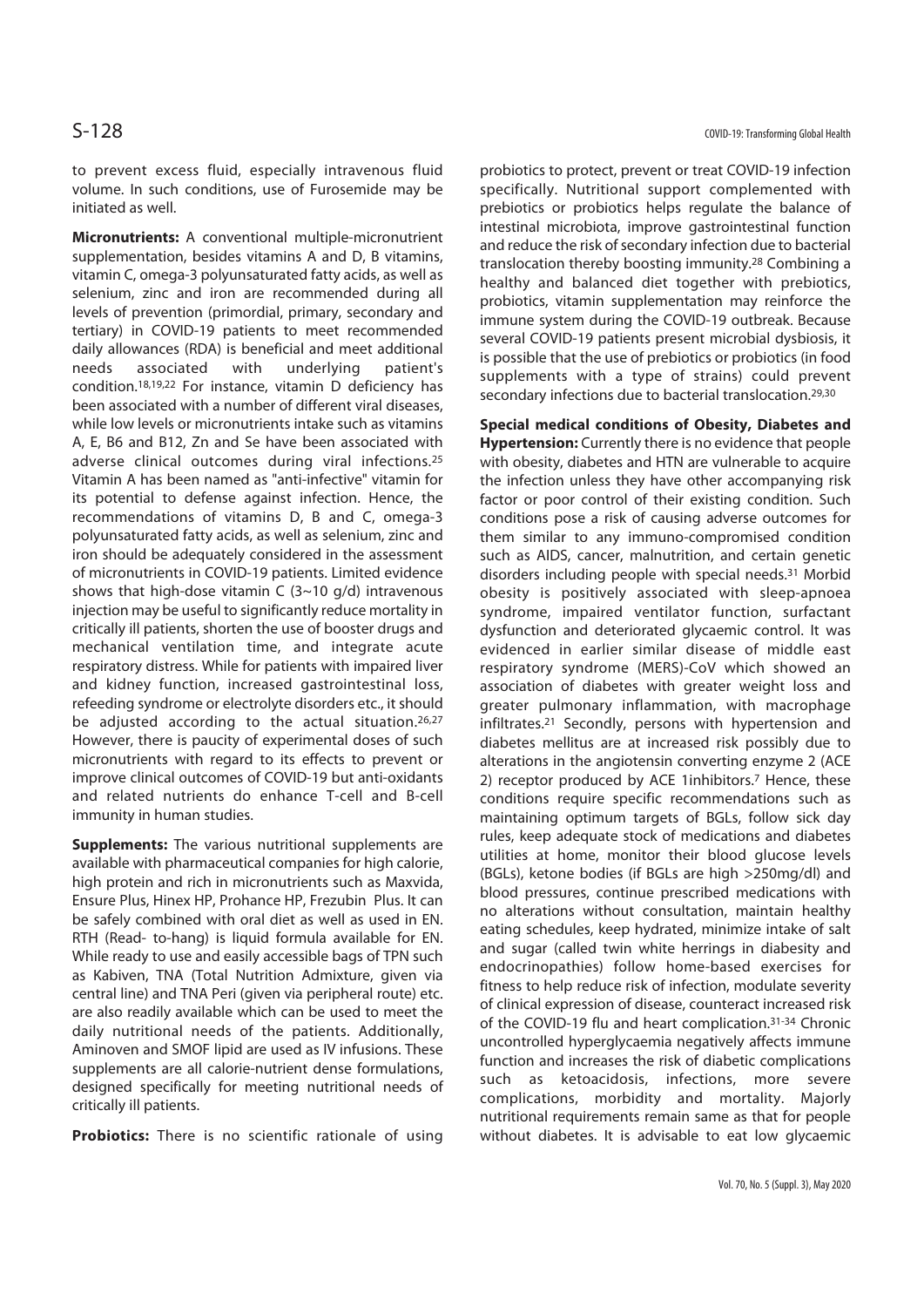COVID-19: Transforming Global Health  $\mathsf{S}\text{-}129$ 

index diet rich in immunonutrients at frequent intervals to prevent fluctuations in blood glucose levels.

**Physical activity:** Being physically active at home quarantined environment using various simple and easily implementable exercises is very much recommended to avoid the airborne coronavirus, preserve muscle mass and maintain fitness levels. Thus quarantine can cause lower energy expenditure, improper eating schedule, weight gain, loss of skeletal muscle mass and strength, worsening of preexisting health conditions and possibly also loss of immune competence. Addition of dietary fiber and nutrients regulating the energy metabolism may help in weight management as well as reduction of glycaemic spikes.35

**Food safety and health hygiene: Primary prevention** requires strict guidance for food hygiene, food packaging

**Table-1:** Food safety and health hygiene with COVID-19.36-38

### **During purchasing**

- $\triangleleft$  Take precautions while grocery shopping
	- $\checkmark$  Maintain a distance of at-least 1 meter from others
	- $\checkmark$  Don't touch face after coming in contact with outside objects
	- $\checkmark$  Limit the number of trips to the store
- $\bullet$  Keep food safety in mind while buying essential items
- $\checkmark$  Wash fruits and vegetables, milk packets before use
- $\checkmark$  Clean packets of food items before storing
- $\checkmark$  Use a cloth bag and avoid plastic bag
- $\checkmark$  Carry your own clean shopping bag and wash it thoroughly with soap, disinfectant and clean water
- $\checkmark$  Immediately wash hands after coming from outside without touching other objects
- $\triangleq$  Limit highly processed foods

• Plan what to buy and avoid panic buying behaviour that cause increase in food prices, overconsumption of food, unequal distribution of products and food wastage

### **During cooking**

 $\bullet$  Ensure safe cooking practices at home

 $\checkmark$  Wash hands frequently with soap and water specially before handing raw, cooked

- or ready-to-eat food items and after handling kitchen waste
- $\checkmark$  Keep hair neatly combed and tied
- $\checkmark$  Keep nails short and clean
- $\sqrt{W}$ ear clean clothes
- $\bullet$  Use fresh ingredients that have a shorter shelf life first over non-perishables.

 $\bullet$  Wash raw vegetables and fruits thoroughly to remove all visible dirt under running water.

- Packaging like cans can be wiped with a disinfectant before being opened or stored.
- $\triangle$  Always wash utensils and plates before use
- $\triangle$  Avoid handing food if you are ill
- $\bullet$  Keep your gadgets (phones, laptops, mouse etc) clean

### **During storing**

- $\triangle$  Refrigerate left-over food immediately
- $\triangleleft$  Clean refrigerator thoroughly inside out
- $\triangle$  Keep food safe in times of social distancing
- $\triangle$  Keep food safety in mind while storing food

hygiene and water hygiene. Food Safety and Standards Authority of India (FSSAI) has put up the most accessible efforts to ensure easy, affordable, safe and wholesome food for the country and prevent further transmission of COVID-19 during this public health crisis.36-38 It has been tabulated systematically in Table-1. While at present there is no evidence of food or food packaging being associated with the transmission of coronavirus disease (COVID-19), it may be possible that people can become infected by touching a surface or object contaminated by the virus and then touching their face.

**Recovery phase:** It is equally important to continue good food and health care practices, firstly to overcome the challenges of decreased immunity, cardio-respiratory dysfunction and vasculo metabolic dysfunction, and secondly to promote sustainable healthy body.

### **Conclusion**

During this period of global crisis, nutritional risk screening and optimizing MNT targets of both outdoor as well as indoor quarantined patients, is indispensable component for disease prevention and treatment. The focus is to adequately address nutritional needs and offer nutritional support as it works synergistically for faster recovery at all the stages of infection. Social distancing, avoiding close contact with those who are sick, food security and recommended hygiene practices are essential keys to overcome this infection. During such pandemics, vulnerable populations should take extra precautions. With appropriate medical nutrition therapies and approaches, it is expected that the COVID-19 pandemic will be successfully beaten preventing unexpected human, healthcare and materialistic loss.

### **References**

- 1. Guan WJ, Ni ZY, Hu Y, Liang WH, Ou CQ, He JX et al. Clinical characteristics of coronavirus disease 2019 in China. New England Journal of Medicine. 2020 Feb 28.
- 2. Sohrabi C, Alsafi Z, O'Neill N, Khan M, Kerwan A, Al-Jabir A et al. World Health Organization declares global emergency: A review of the 2019 novel coronavirus (COVID-19). International Journal of Surgery. 2020 Feb 26.
- 3. Singhal T. A review of coronavirus disease-2019 (COVID-19). The Indian Journal of Pediatrics. 2020 Mar 13:1-6.
- 4. Shi Y, Wang Y, Shao C, Huang J, Gan J, Huang X, et al. COVID-19 infection: the perspectives on immune responses.
- 5. https://www.cdc.gov/coronavirus/2019-ncov/hcp/clinicalguidance-management-patients.html (last assessed 12 April, 2020)
- 6. Emami A, Javanmardi F, Pirbonyeh N, Akbari A. Prevalence of Underlying Diseases in Hospitalized Patients with COVID-19: a Systematic Review and Meta-Analysis. Archives of Academic Emergency Medicine. 2020;8(1).
- 7. Morley JE, Vellas B. COVID-19 and Older Adult. The Journal of Nutrition, Health & Aging. 2020:1.
- 8. Romano, L., Bilotta, F., Dauri, M., Macheda, S., Pujia, A., De Santis,